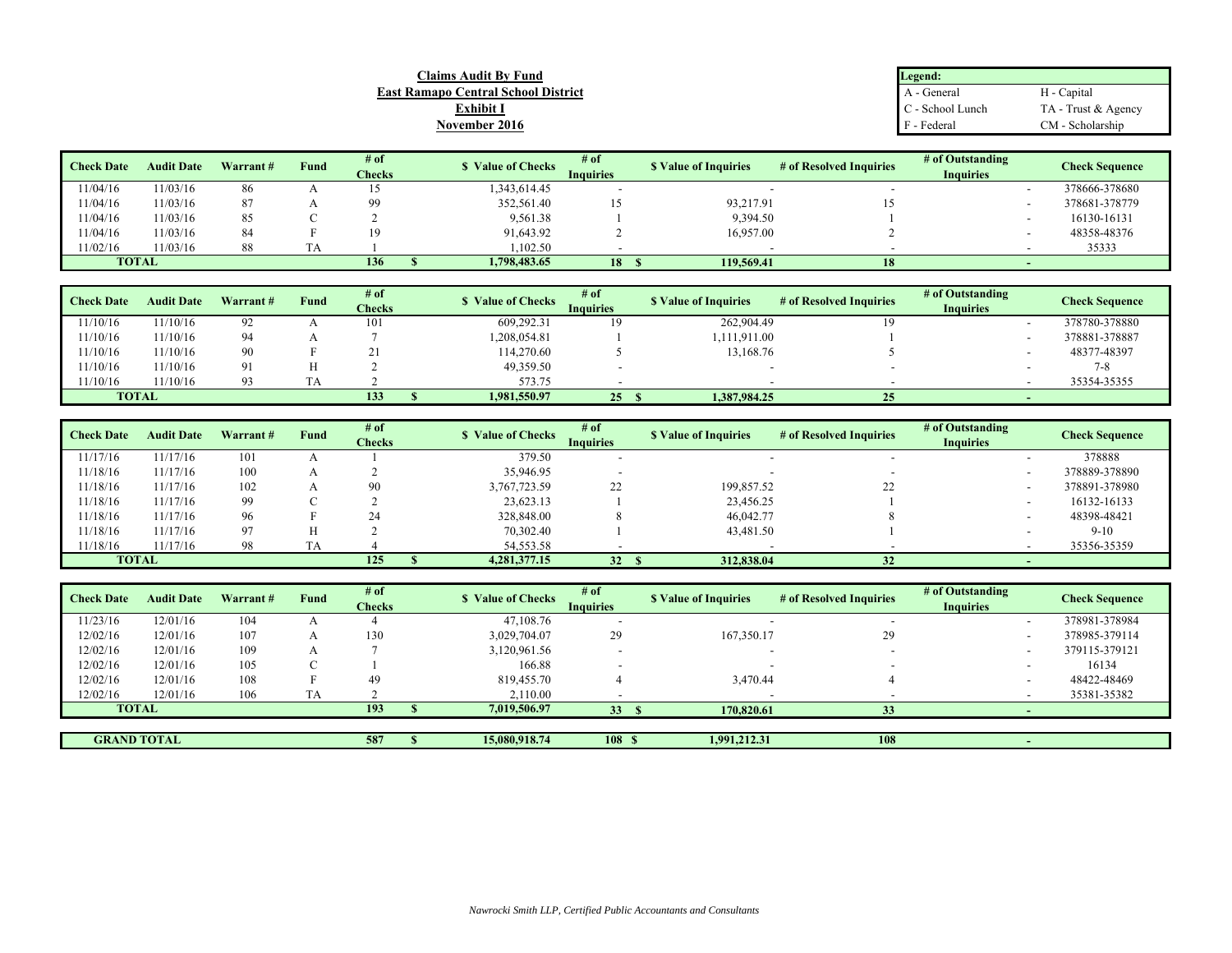|  |  |  | *Payroll Warrants are included for informational purposes only and have not been reviewed. |
|--|--|--|--------------------------------------------------------------------------------------------|
|  |  |  |                                                                                            |

| <b>Check Date</b> | <b>Pavroll Run</b><br>Date | Warrant# | Fund | # of<br><b>Checks</b> | <b>Value of Checks</b> | $#$ of<br>Inauiries | <b>S</b> Value of Inquiries | # of Resolved Inquiries | # of Outstanding<br><b>Inquiries</b> | <b>Check Sequence</b> |
|-------------------|----------------------------|----------|------|-----------------------|------------------------|---------------------|-----------------------------|-------------------------|--------------------------------------|-----------------------|
| 1/10/16           | 1/10/16                    |          | 1 A  |                       | 2,146,933.23           |                     |                             |                         |                                      | 35334-35353; Wires    |
| 1/25/16           | 1/25/16                    | 103      | ר ב  |                       | 2,113,966.08           |                     |                             |                         |                                      | 35360-35380; Wires    |
| 1/16/16           | 1/16/16                    |          |      |                       | 33,390.25              |                     |                             |                         |                                      | Wires                 |
|                   | <b>TOTAL</b>               |          |      |                       | 4.294.289.56           |                     |                             |                         |                                      |                       |